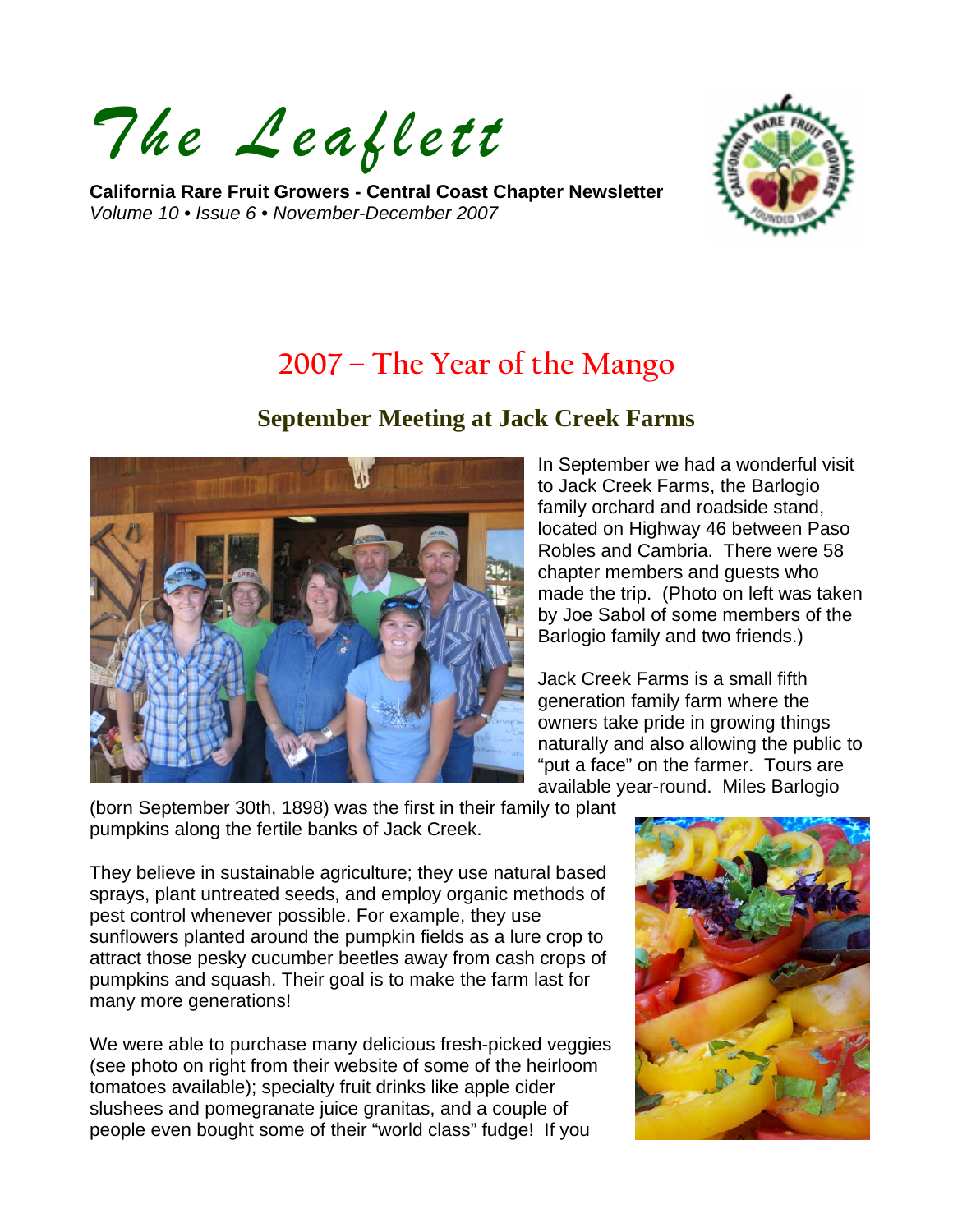missed this meeting, visit the Jack Creek Farms website for more information on this fascinating farm! Go to: [www.jackcreekfarms.com](http://www.jackcreekfarms.com/) 

Thanks to the refreshments team A to G group for all the wonderful summer fruits and other goodies you brought to share with us.

## **October Meeting at the See Canyon Apple Orchard**



#### **By Joe Sabol**

1. Biggest October meeting in our history. Head count 140 to 150 people!! (Photos do not lie, there really were that many people listening!)

2. Longest meeting in history. Dr. DeVincenzo was still going strong at 5 p.m. He did not run out of energy or facts!! Very impressive fruit grower with a passion for sharing all of his secrets with us!! He had a great afternoon!!

3. Most educational meeting in history? We all learned so much!! People ran out of room writing on those orange pumpkin

cards, took notes on their hand!! Dr. D has a fantastic memory and can spit out the facts and figures like a computer!!!

4. Probably the most new member/subscribers at an October meeting!! LOTS of first time guests, visitors. Art was passing out new name tags to our guests like candy bars.

5. Greatest tonnage of food consumed? Not only did we have great nutrition/snacks, including fresh Indian Blood Peaches, we must have consumed slightly over one ton of freshly picked apples!!!

6. Possibly a new record for miles walked with the P.A. System. Larry and others carried our P.A. system up and down the rows as Dr. DeVincenzo walked, jogged, and ran up the stairs!!! Did you see him run up those steps at 4:45 p.m.? (Photo on right is of Dr. D and Art DeKleine. Photos were taken by Joe Sabol.)

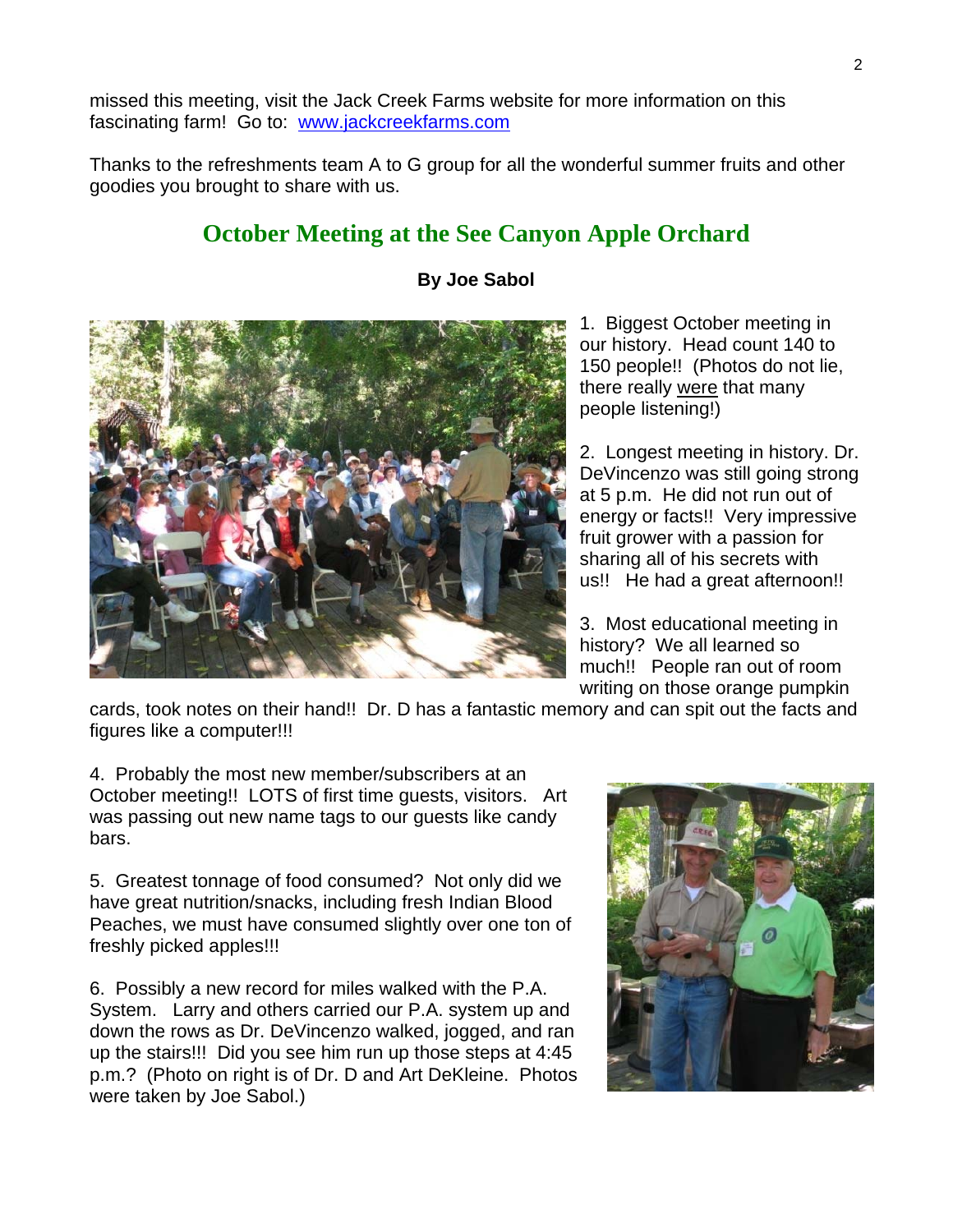## **Lennette's Mystery Apple**

Speaking of apples, three years ago I purchased some apple trees from a local nursery. They were all low-chill varieties. This year, I got a great crop of the apples in the photo on the right, but I don't know what kind they are since something happened to the tree tag. (I think the ground squirrels ate the tags!) Does anyone recognize this apple? If you can help, please contact me at: [handynana@gmail.com](mailto:handynana@gmail.com) and let me know what it is called. Unfortunately, I probably won't get a crop this year because it is blooming already and even has some apples that are over an inch long. However, I want to get some more of these trees!



## Gary's Mystery Sour Cherry Tree in Arroyo Grande

Chapter member, Gary Jenks and his wife, Jeannine, discovered an apparently selfpollinating sour cherry producing very well in downtown Arroyo Grande. Gary asked for some help in identifying the type of cherry it could be and who better to answer that question than our in-house cherry expert, Dr. Art DeKleine?

#### Gary:

Cherries may be either deliciously sweet and deep brown-red, or quite tart and bright red. The two most common are the sweet cherry, *Prunus avium L.,* and the sour (often referred to by growers as the pie or tart) cherry *Prunus cerasus L..*

By far the most common variety of tart (or sour) cherry is Montmorency. There are several other trial varieties: Meteor, North Star, Sabina, and Galaxy. There is also a very sweet tart cherry, Balaton, from Europe that had some trial plantings in the U.S., but most growers have pulled them out for various reasons.

Tart cherries are grown in Zones 4-7.

Check out the following web site for information about tart and sweet rootstock varieties:

[www.omafra.gov.on.ca/english/crops/facts/02-037.htm](http://www.omafra.gov.on.ca/english/crops/facts/02-037.htm)

#### *2. Tart cherry rootstock*

#### *Mahaleb*

Seedlings have good seed germination and stand for easier budding in the nursery. It is very winter hardy and is recommended for tart cherry plantings on well-drained orchard sites.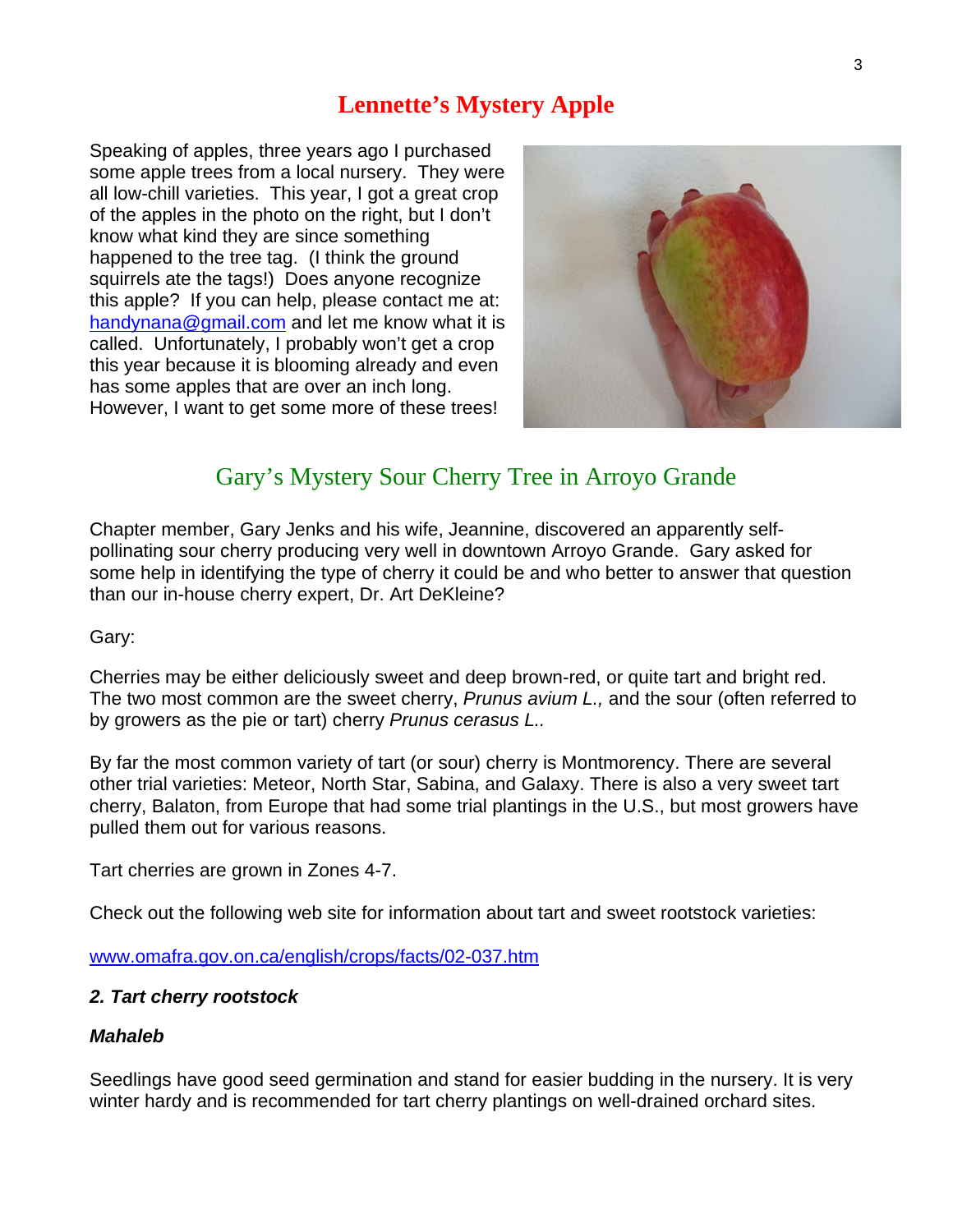#### *Mahaleb Seedling-Mahaleb* **(P. mahaleb)**

This variety originated from the same geographical area as Mazzard but it is rarely found in the wild in Canada and the United States. Results from previous experiments indicate that there are no differences in yield or growth of either Montmorency or Meteor cultivars on the different Mahaleb strains.

#### *Mahaleb x Mazzard (MxM®) Clones*

The MxM clonal rootstock selections are similar to Mahaleb seedling in vigor but offer more uniformity since they are clonally propagated. The selections have hardiness similar to Mahaleb.

#### *MxM®2*

A vigorous tree, moderately precocious and produces few root suckers. It adapts well to a wide range of soils and performs better than Mahaleb in clay soils. It is susceptible to Armillaria Root Rot.

#### *MxM®60*

A vigorous tree, productive and produces no root suckers. It is moderately tolerant to Armillaria Root Rot and adapts to a range of soils.

#### *Mazzard*

Is preferred for tart cherry grown in imperfectly drained soil but is not as winter hardy as Mahaleb. It is not adaptable to heavy, poorly drained and wet soil.

I hope that this helps! Art

## **Get Ready!**

Dear CRFG members, and guests,

Please get your plant exchange/donation items ready! Each year at our December meeting you bring tons of food to gorge on and lovely fruiting plants and trees for the raffle/exchange.

Members, please try to only bring the specimen plants, not flowers or weeds but the 'others', as we call them, (remember we are the CA Rare Fruit Growers), that will go into the raffle. First choice is always the wonderful specimen grafted, cuttings, or seedlings, of special varieties, fruiting plants.

We must say our 'Bob Tullock' green fig of unknown variety that we won at last year's raffle, fruited this year! OH---the fruit was divine! The pulp was MAGENTA colored, green skin and so very sweet! We are talking "it is growing close to the beach mind you!" Figs don't usually get sweet near the ocean. This is only one example of what to expect at the plant exchange.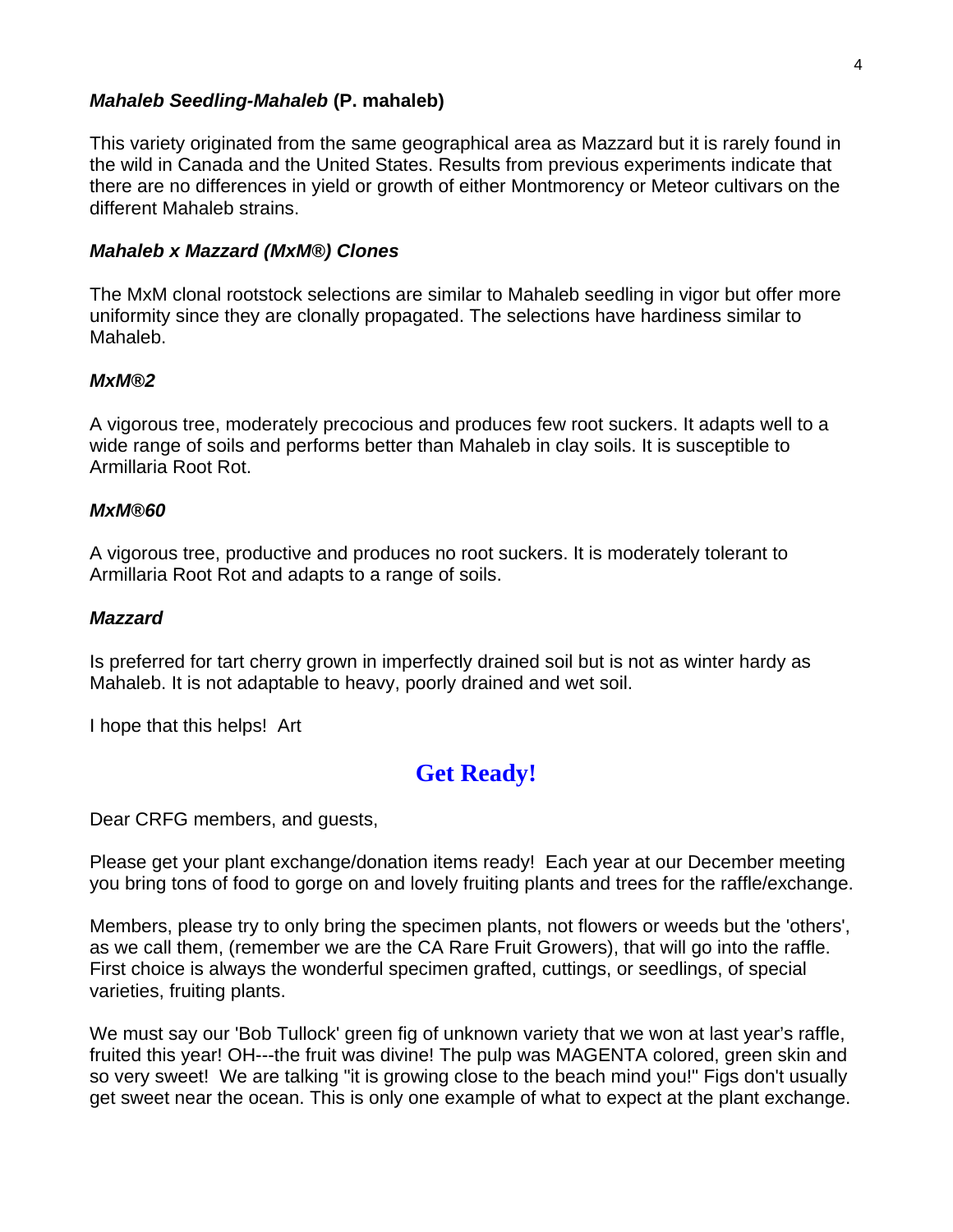Please bring your rooted cuttings, seedlings or grafted fruit trees. Hopefully you have been working on these items this summer? If you haven't there is still time to root some cuttings. Please don't hesitate, rush right out now!

This meeting always has a few wonderful exotic plants that are 'food for the soul', like Dahlias, but please keep in mind that we are first and foremost CALIFORNIA RARE FRUIT GROWERS.

Thank you from members, Pet and Marv Daniels, who work on the raffle/exchange.

## **Help Wanted!**

**We need a newsletter editor!** I have been editing this newsletter for four years now and I have some other things I want to do. Isn't there one of you out there who would like this job? Before you say "NO!" let me tell you how much fun it is and how simple the job is to do.

You don't need to be a computer whiz to do it. (If that was required, I couldn't have done it!) If you have access to a computer with Microsoft Word and the internet, you, too, can edit this newsletter! It takes me about one day a month to put it all together. I then send copies to Linda Hauss to make hard copies. She gets those to Art & Doris Henzgen and they fold, stamp, and mail those. I send another copy to John Crowe and he posts it to our website. I then notify our members by e-mail that it is available. I would be happy to give training! If you think you might have an interest in this great job, working with fun people, please call me at 474-6501.

## **It's That Time of Year Again**

**Our trusty treasurer, Dick Pottratz, wants to remind everyone that Chapter dues are due in January! If your name follows, you are on his list! Stay off his list longer and pay your dues for five years at a time! Annual dues are \$6, but it is only \$25 for five years.** 

Steve Agronsky, Tamara J. Allen, Chris Anderson & Will Carlton, Alfredo Arciniaga, Robert L. Asbell, Chuck & Susan Atlee, Don & Judy Beach, Shirley Beaumont, Emily & Nancy Belot, Wayne & William Bennett, Ernie Block & Susie Allen, Don & Arlene Boaz, Lora Bourdon-Snow, Aura Carmi, Benjamin Chow, Reo Cordes, Gary Epstein, Candace Evenson, Randy Fallgatter, Ken Farrow, Michael Ferreri, Bill Forbes, Jack Friesen, Lauren Garner, Linda Hauss, Stephen Kaminaka, Kathy Keil, Virginia Kennedy, Dawn & Alfred King, Dieter & Barbara Klaubert, Steve Knudsen, Brent Lamon, James Landreth, Brian Larson, Laura Lopez, Lane C. Lummus, Joe Malatesta, Leslie Maughmer, Ben & Carolyn Middleton, Priscilla Mikesell, Tom & Debbie Mix, Paul & Marie Moyer, Paul Nash, Long T. Nguyen, Françoise Nigro, Juan Olivarria, Alessia Passalacqua, Dick & Jeannie Pottratz, Liese Rego, Karen Reinecke, Sally Reynolds, Ernest & Susan Righetti, George & Jane Roach, Rachel Rosenthal, Evelyn Ruehr, Lyn K. Schultz, Robert & Carol Scott, Don Shealy, Janice Silva, William Spencer, Gus S. Sundberry, Patricia Sutton, Jutta Thoerner, Bob & Judy Thomas, Joan Tomooka, Harry Toy, Bob & Janet Tullock, Arlene Vogele, Madeline J. Walker, Don Weeks.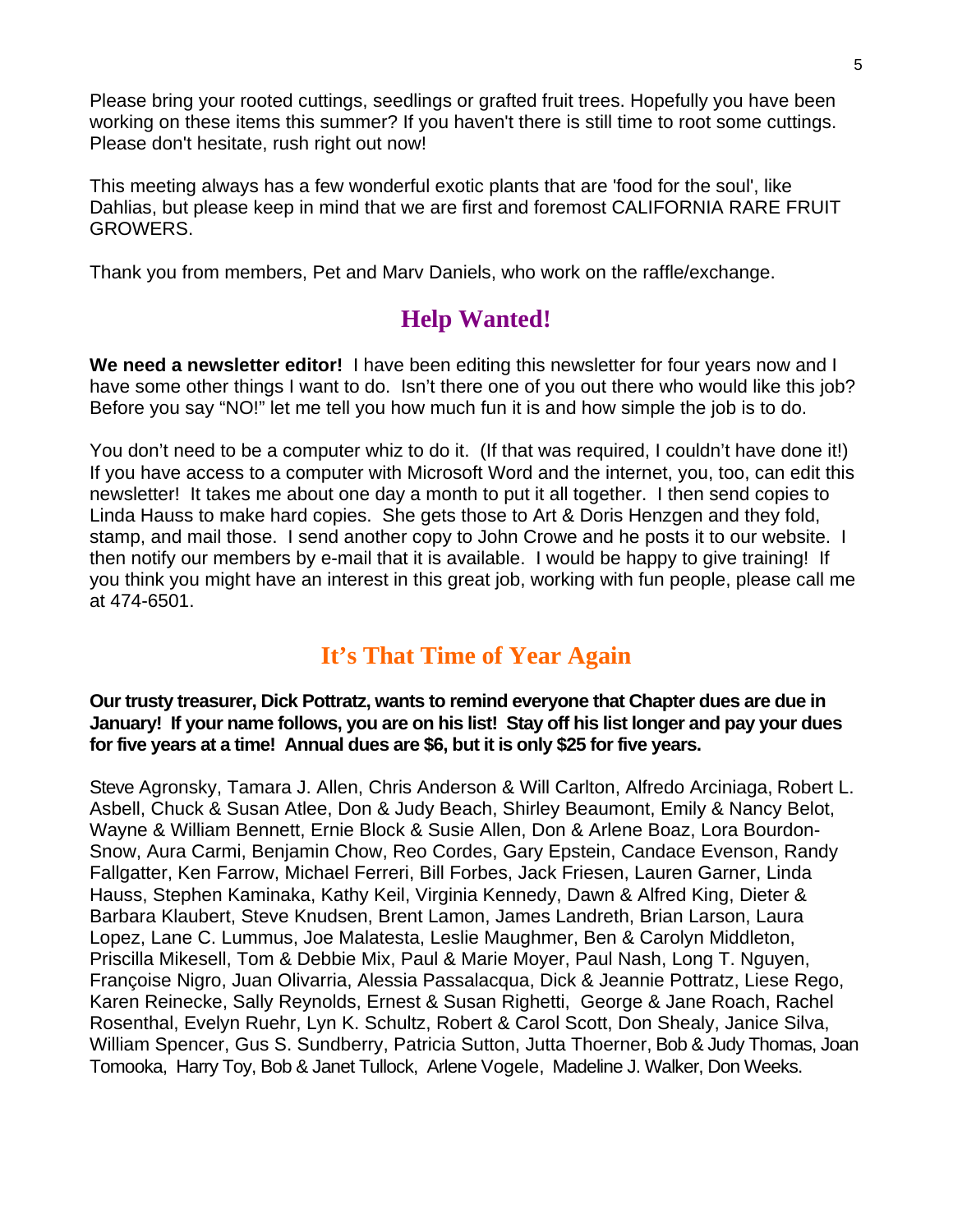#### **Announcements**

**WELCOME NEW MEMBERS:** Jim and Ellen Kramme, Kevin M. O'Connor, Chris Anderson and Will Carlton, Joe Shennum, Doctor Saturnino, Vic Silveria, Inge Elbourne, Ursula Campbell, Priscilla Ko, Faylla Chapman, Marilyn N. Brannon, Wayne Trost, Lee Chivens, Margaret Groothuis, Marilyn and Harris Goldman, Jane L. Beckett, John Robbins, and Larry Shore.

**SPREAD THE WORD—SHARE THE WEALTH:** Susan got tired of walking around and seeing fruits and vegetables rotting on the ground, so she did something about it. She began a website similar to Craig's List, where anyone with an excess of produce can give or exchange it for another type of produce. The service is free! If you have too much of one crop to eat yourself, the get involved with this exchange. To find out more go to: [http://www.neighborhoodproduce.org](http://www.neighborhoodproduce.org/)

**OSHER LIFELONG LEARNING INSTITUTE (OLLI):** This is the best thing since the Saturday afternoon Matinee. It is continuing education from Cal Poly but better! No tests, no homework and almost all the classes are in San Luis Obispo County.

The teachers are all volunteer, all students must be 50 years of age or older and wanting to learn something exciting! The classes are from 1 1/2 hours to several sessions, they vary. To mention a few classes: History, Finance, Field trips, Lunch trips, and so many others you need to go to [www.osher.calpoly.edu](http://www.osher.calpoly.edu/) to look and see and read what is available presently.

Follow the link above to sign-up now or call 756-2053.

**CAL POLY ORGANIC FARM OFFERING CSA SUBSCRIPTIONS**: The Organic Farm is now hosting its eighth annual Community Supported Agriculture (CSA) program. Shares are available for pick up on-campus or at convenient county-wide drop sites. Along with the harvest share, members receive a newsletter each week detailing recipes and announcements. A small CSA share is available for \$19/week and a large share is available of \$26.50/week (plus \$1/week delivery fee for off campus pick up). For more information, please visit: [www.calpolyorgfarm.com,](http://www.calpolyorgfarm.com/) call: 805-756-6139 or e-mail: [orgfarm@calpoly.edu](mailto:orgfarm@calpoly.edu)  ALSO: The Cal Poly Organic Farm welcomes VOLUNTEERS year round. Currently there is a need for docents to assist with the hosting of school field trips to the Farm. For more information or to be added to the Farm's volunteer contact list, please contact Anastasia Killham at: [akillham@calpoly.edu](mailto:akillham@calpoly.edu) or call: 805-756-6139.

**MASTER GARDENERS TRAINING CLASS:** Applications for the class are now available. The deadline for submitting applications is November 16. The class will be held on Thursday afternoons from 1:30 to 4:30 beginning **February 21** and continuing until **June 26**. Application forms and further information is available from the local Cooperative Extension at: 2156 Sierra Way, SLO. For more info, call: 781-5939 or contact Nancy Hartwick at [nhartwick@charter.net.](mailto:nhartwick@charter.net)

**JOIN THE PARENT ORGANIZATION:** Many of our chapter members are also members of the Parent association and, for those of you who aren't, perhaps you **should** consider joining. With parent organization membership you receive a wonderful color magazine, *The Fruit Gardener***,**